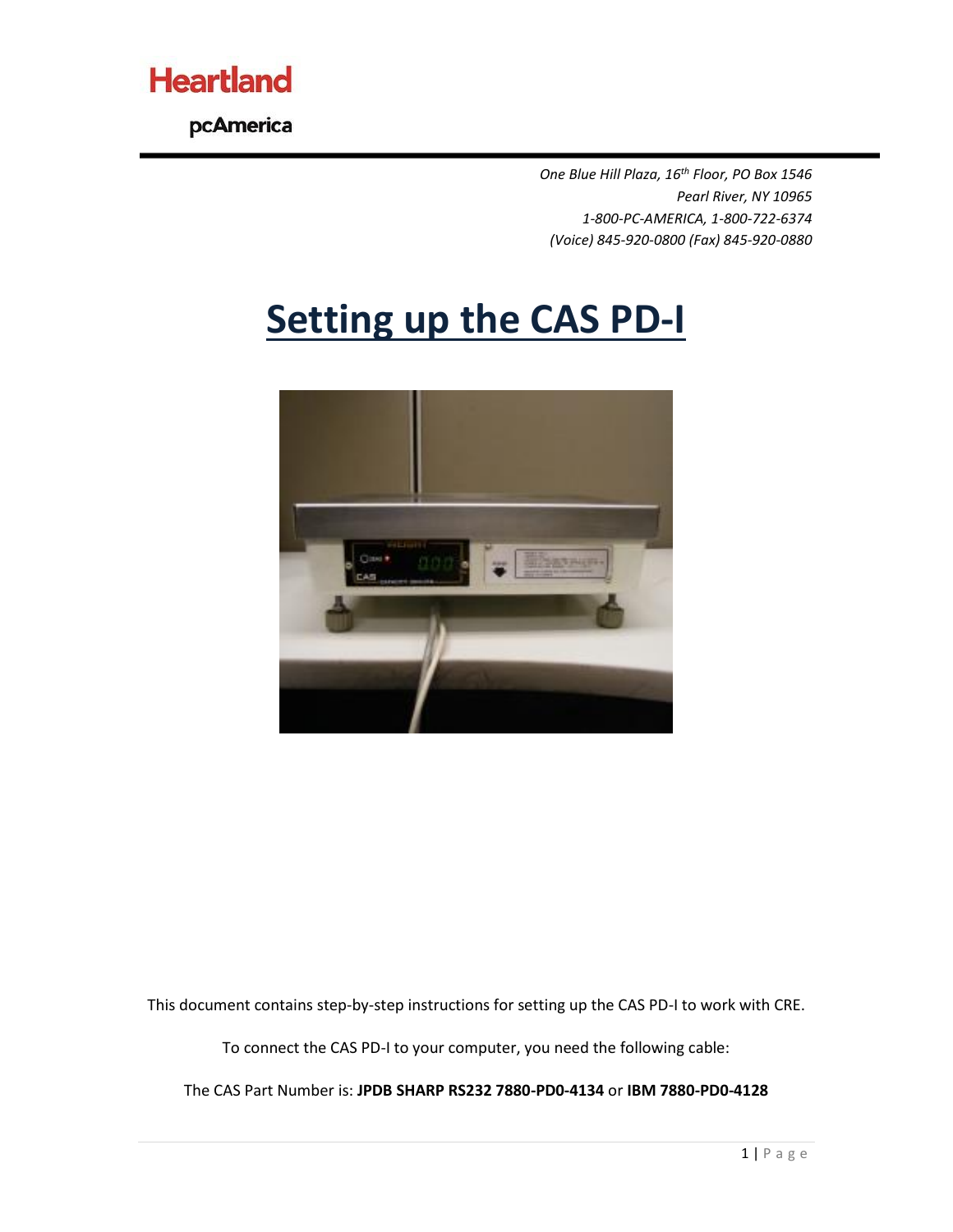## **Calibrating the CAS PD-I**

To calibrate the scale, turn it off and follow these steps.

After making any of the following changes to the scale you will need to contact Weights and Measures to make sure the scale are certified and weighing items properly.

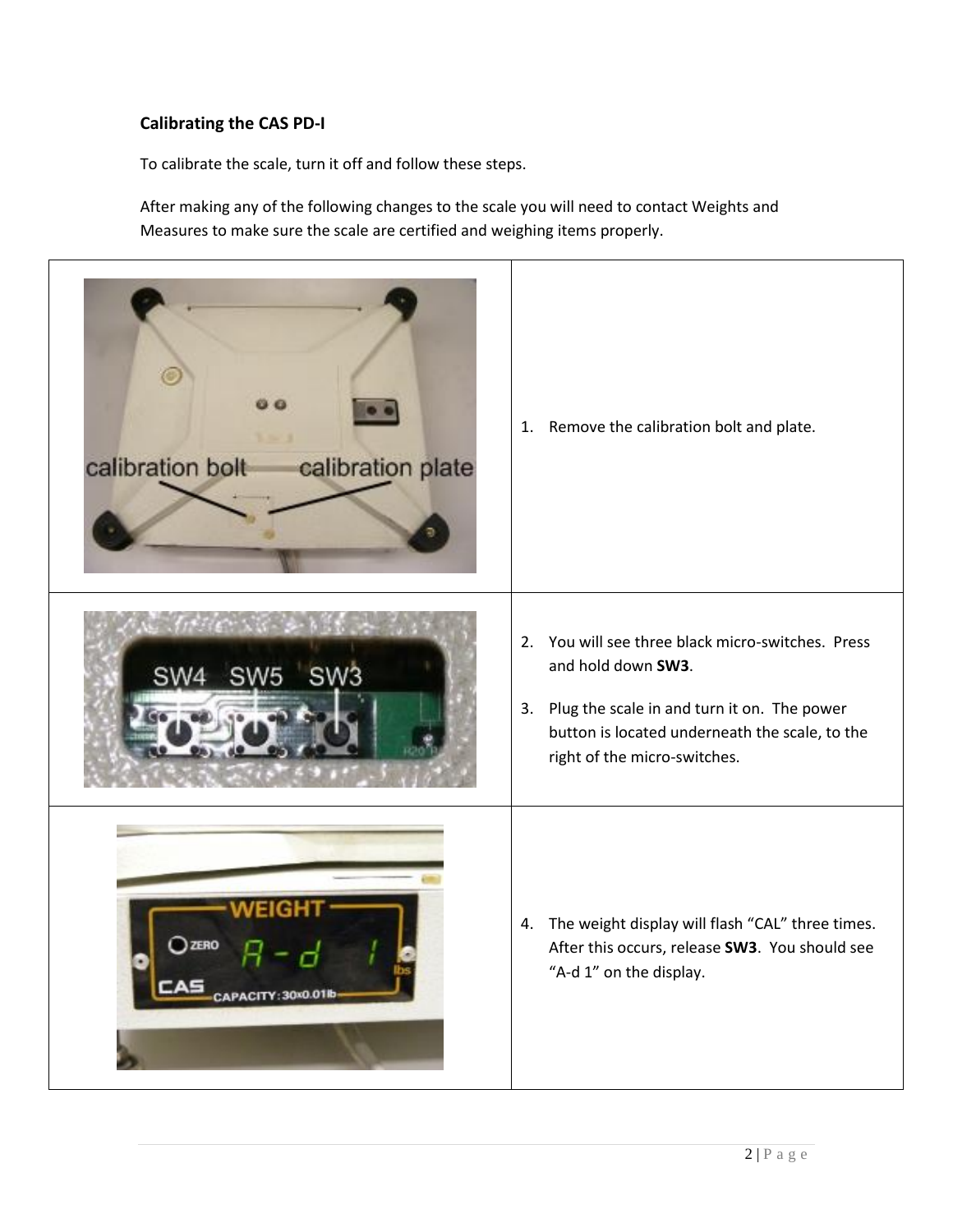

5. Put the platter upside down (with the edges facing up) and place it on the scale platform. Make sure that the platter is pushed back far enough as to allow access to all 3 micro-switches and forward enough to be able to safely place 30 lb (or 15 kg) on the platter.



6. Make sure there is nothing on the platter and press **SW3** three times. You should see "CAPA" and a number on the display. This number determines the scale's capacity:

| CAPA #         | <b>CAPACITY</b>                       |  |  |
|----------------|---------------------------------------|--|--|
| 0              | $6 \times 0.002$ lb / 3<br>x 0.001 kg |  |  |
| 1              | 15 x 0.005 lb /<br>6 x 0.002 kg       |  |  |
| $\overline{2}$ | 30 x 0.01 lb<br>/15 x 0.005 kg        |  |  |

7. Press **SW4** to change the capacity and **SW5** once you have selected a capacity.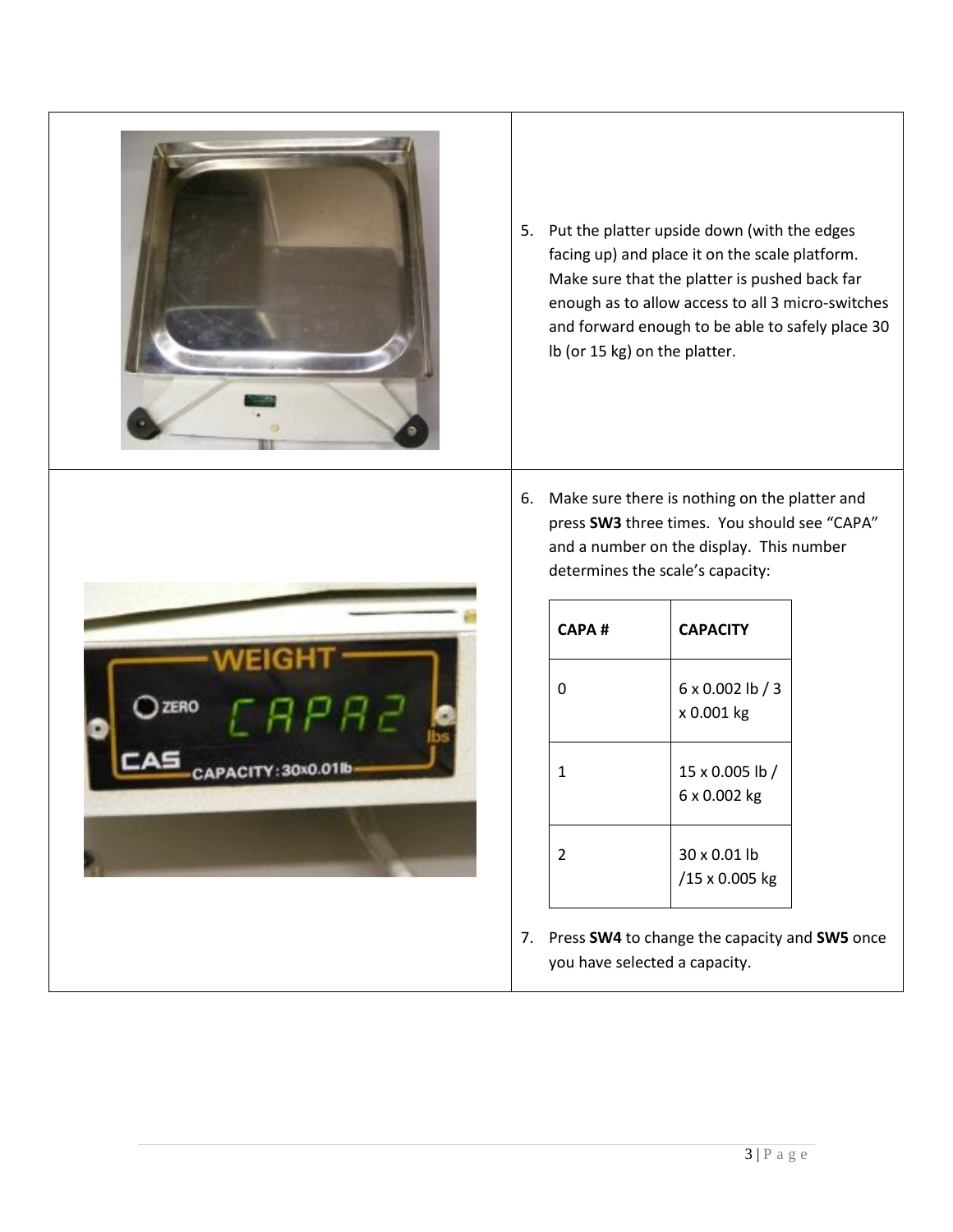|              | You should see "Unit" and a number on the<br>8.<br>display. This number determines what unit the<br>scale will use:                                                                                                                                                |              |                  |  |  |
|--------------|--------------------------------------------------------------------------------------------------------------------------------------------------------------------------------------------------------------------------------------------------------------------|--------------|------------------|--|--|
| <b>CAPAC</b> |                                                                                                                                                                                                                                                                    | Unit #       | <b>Unit used</b> |  |  |
|              |                                                                                                                                                                                                                                                                    | $\mathbf 0$  | Kilograms (kg)   |  |  |
|              |                                                                                                                                                                                                                                                                    | $\mathbf{1}$ | Pounds (lb)      |  |  |
|              | Press SW4 to change the unit and SW5 once you<br>9.<br>have selected a unit.                                                                                                                                                                                       |              |                  |  |  |
|              | 10. You should see "tyPE" and a number on the<br>display. This number determines the scale's<br>interface type. Press SW4 until the number is 5.<br>11. Press SW5. "End" will be displayed, "CAL" will<br>flash three times, and then "A-d1" will be<br>displayed. |              |                  |  |  |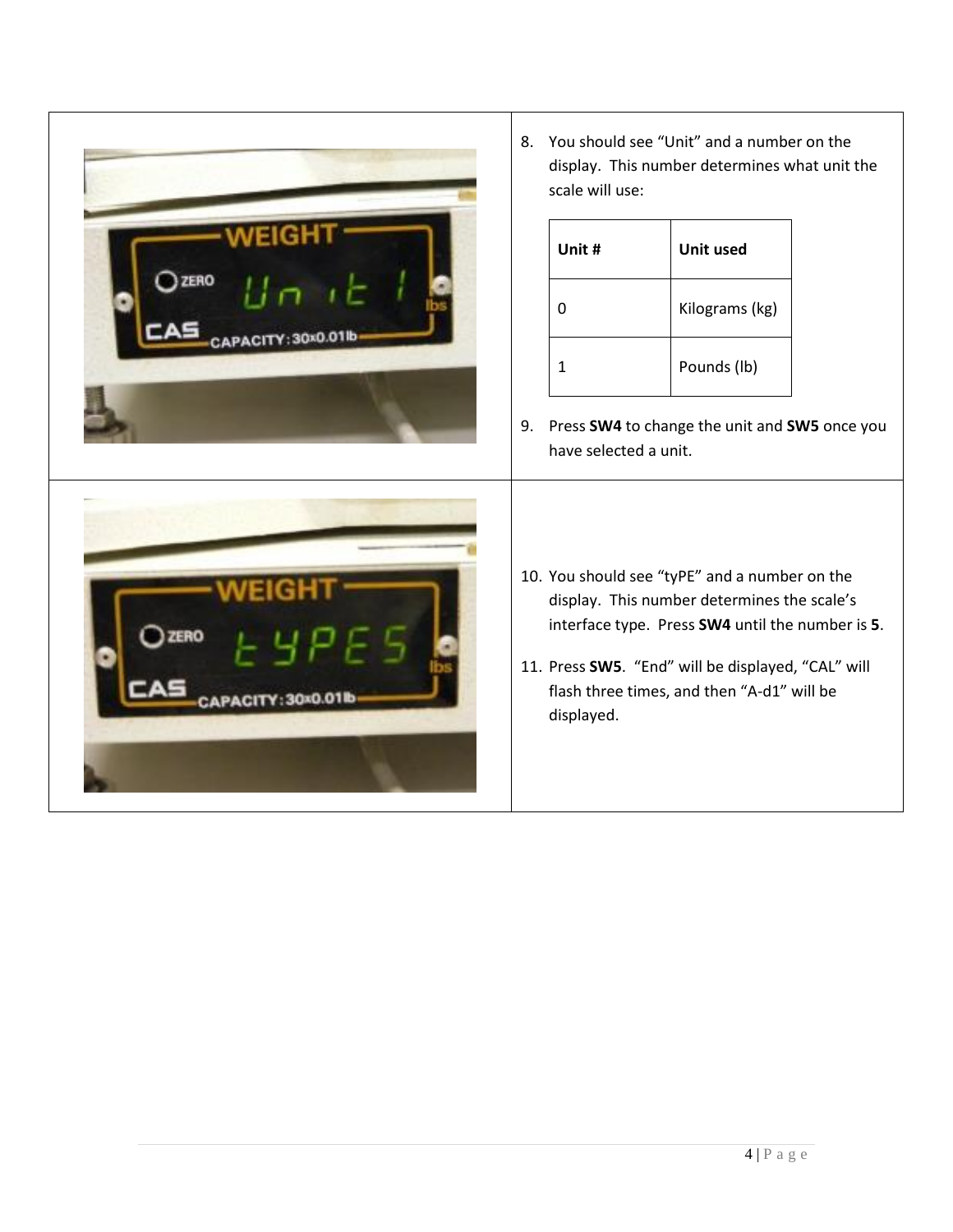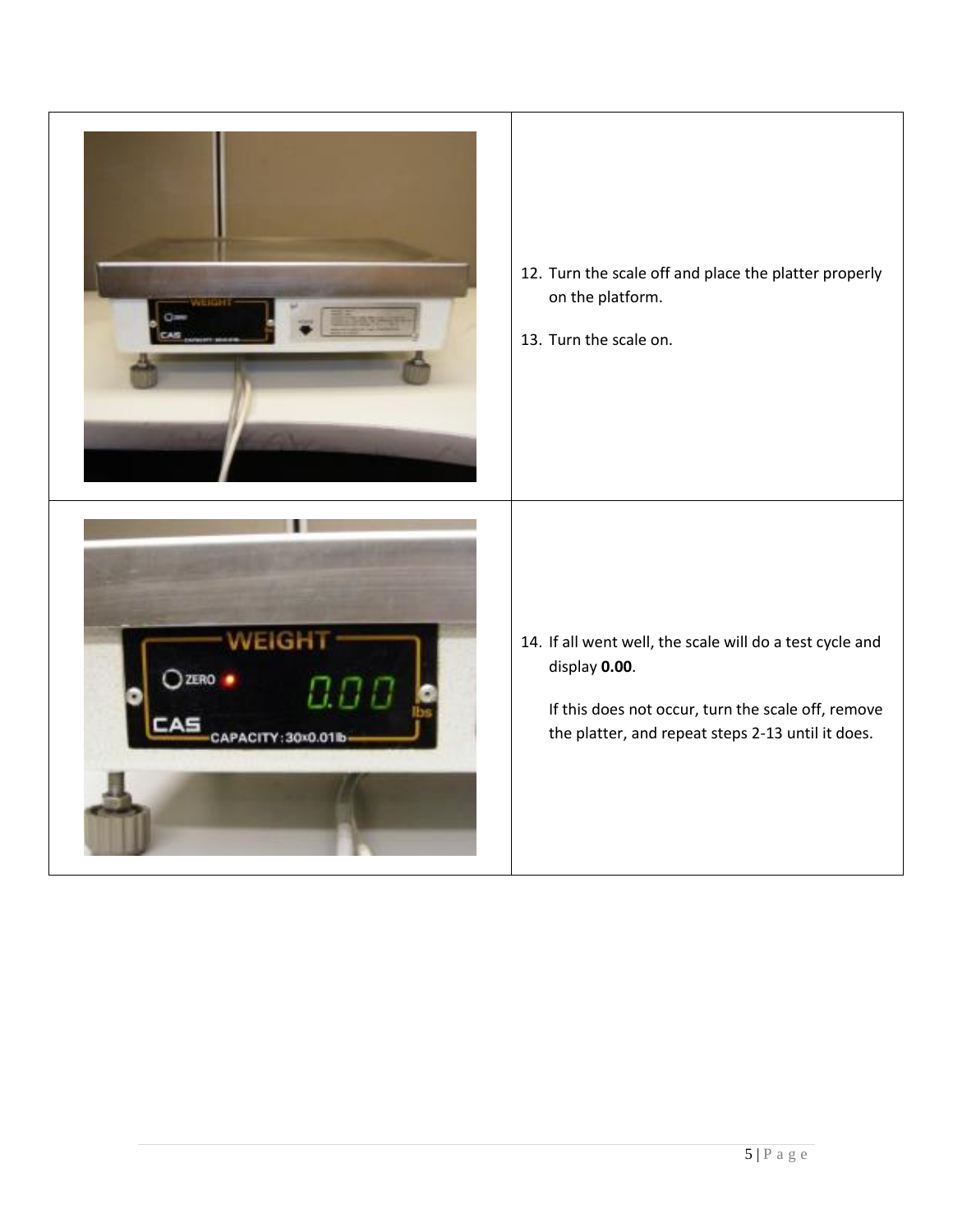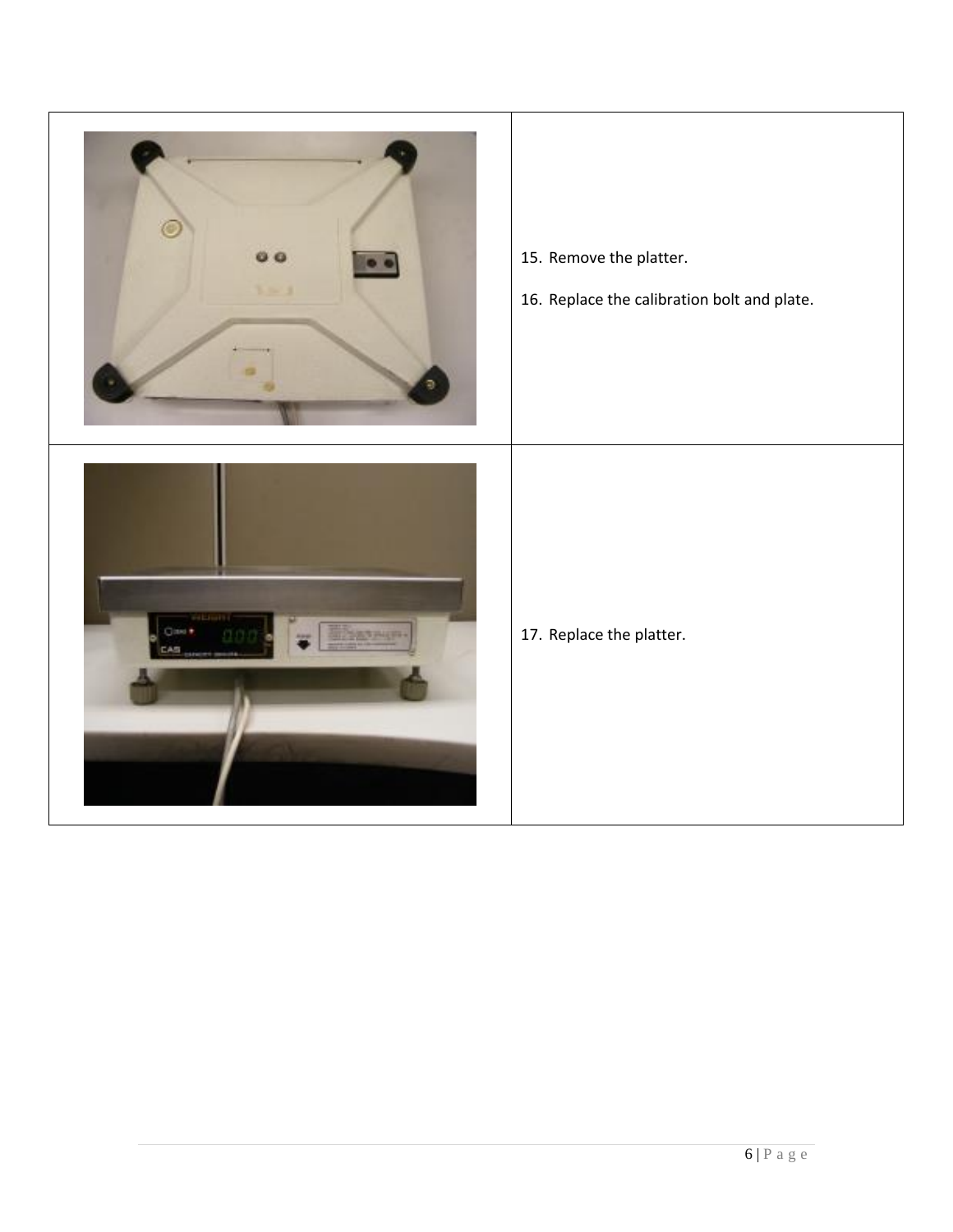## **Connecting the CAS PD-I to your computer**

To connect the CAS PD-I to your computer, you need the following cable:

The CAS Part Number is: **JPDB SHARP RS232 7880-PD0-4134** or **IBM 7880-PD0-4128**



Turn off your computer and follow these steps:

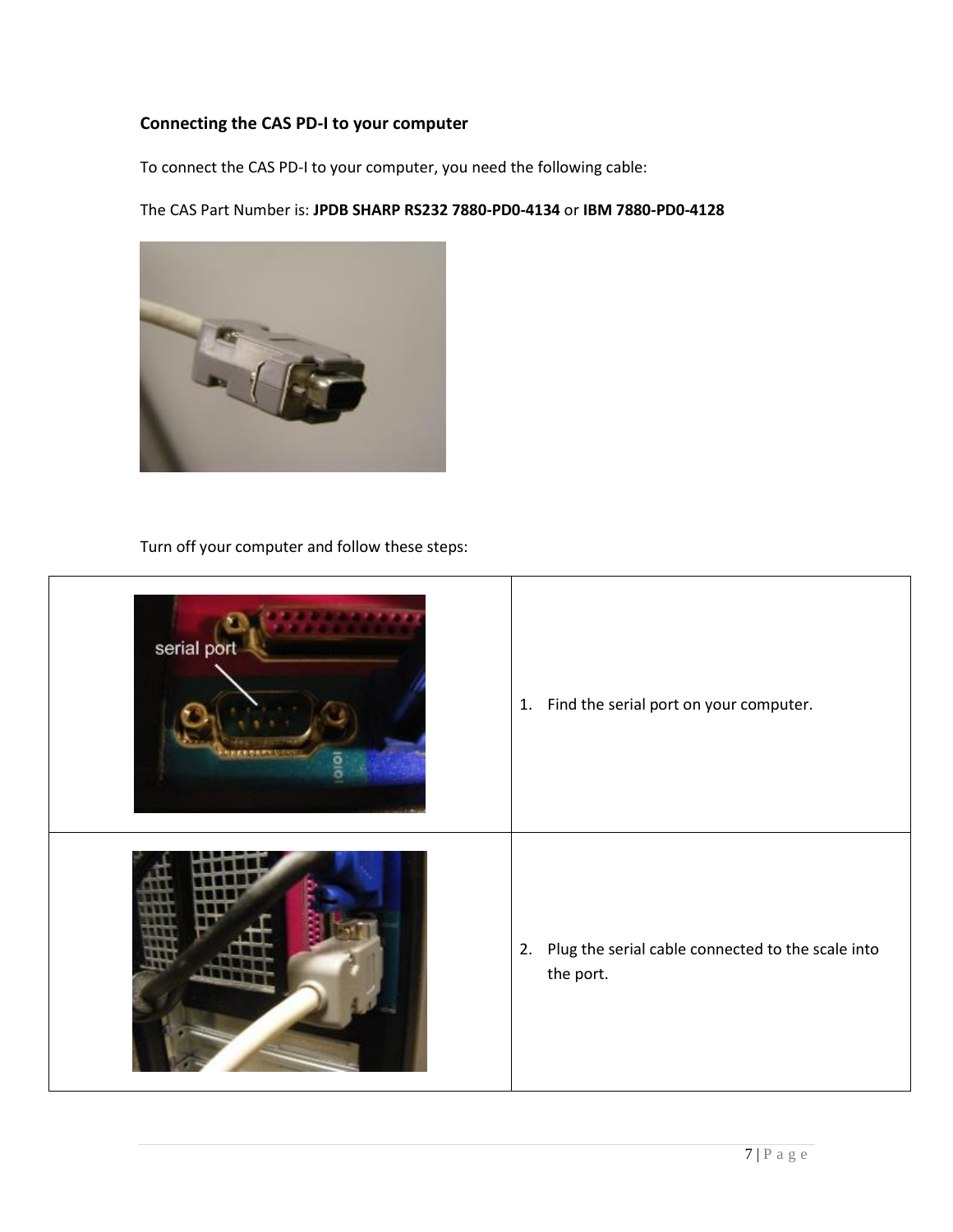## **Setting up the CAS PD-I to work with CRE**

To set up the scale to work with CRE, turn on the computer, start CRE, select **Manager**, provide the requested credentials, and follow these steps.